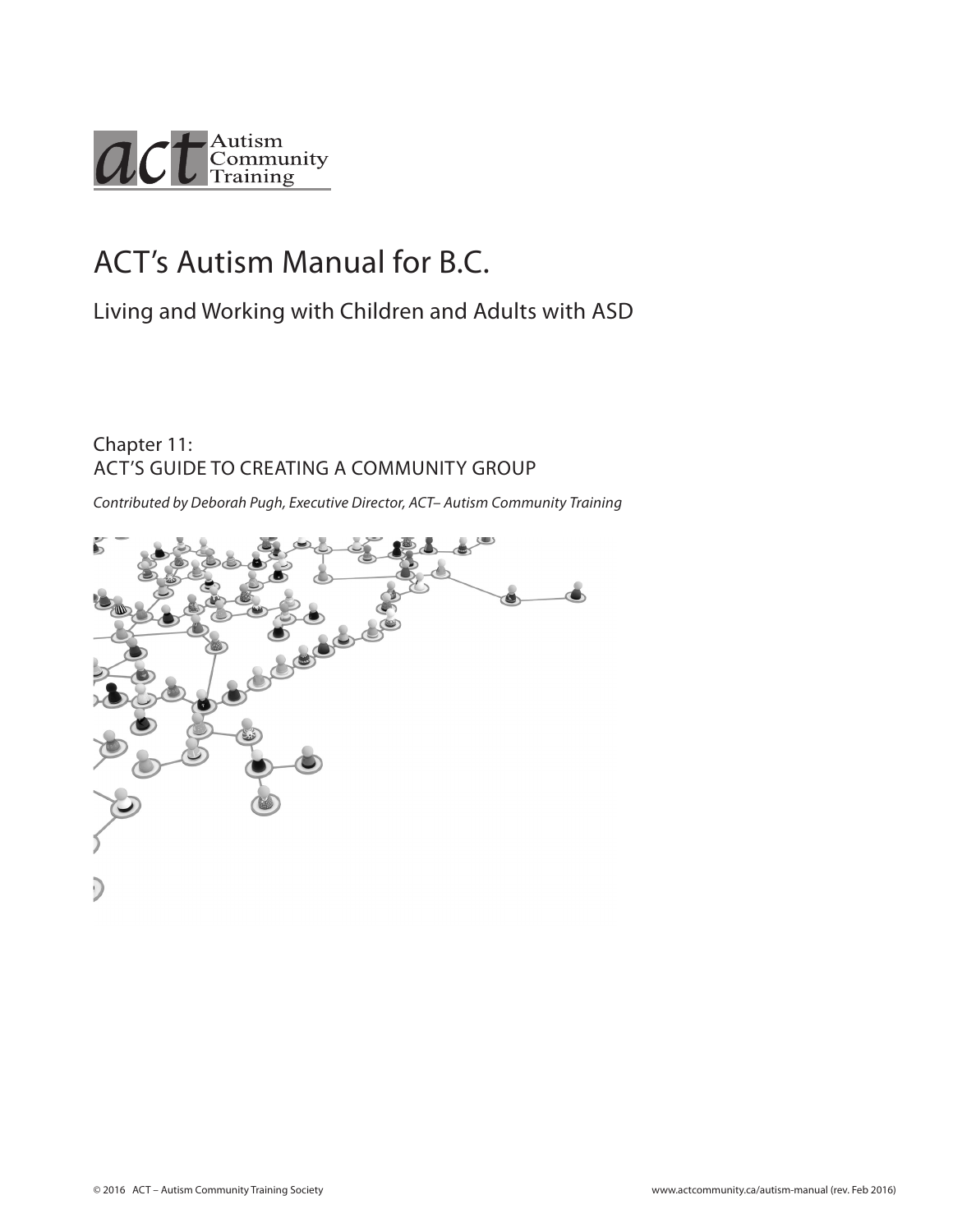# Chapter Contents

### Chapter 11: [ACT's Guide to Building a Community Group](#page-2-0)

| Why Do Such Simple Activities Make a Difference? 11-5       |  |
|-------------------------------------------------------------|--|
|                                                             |  |
| Step 1: Exploring Existing Resources in your Community 11-6 |  |
|                                                             |  |
| Step 3: Building a Network - Getting Started 11-7           |  |
|                                                             |  |
|                                                             |  |
|                                                             |  |
|                                                             |  |
|                                                             |  |
|                                                             |  |
|                                                             |  |



*"Like Google for Autism but Better!"*

#### **Throughout this chapter you will see AID links that connect to resources: www.actcommunity.ca/aid-search/**

ACT's Autism Information Database (AID) has over 2000 autism-related information and community resources. It is easy to search using keywords and postal codes, which saves time in finding B.C. resources. There are links to excellent international websites on a wide range of topics relevant to children, youth and adults with ASD and their families, which community professionals may also find helpful. ACT's staff has reviewed each of the resources we have included—our focus is on providing practical, useful resources that empower families and communities. Do you have a community resource to recommend for the AID? Go to www.actcommunity.ca/ submit-resource/

The "Introduction to ACT's Autism Manual for B.C." provides valuable context to this chapter. Download at: [www.actcommunity.ca/](http://www.actcommunity.ca/autism-manual) [autism-manual.](http://www.actcommunity.ca/autism-manual)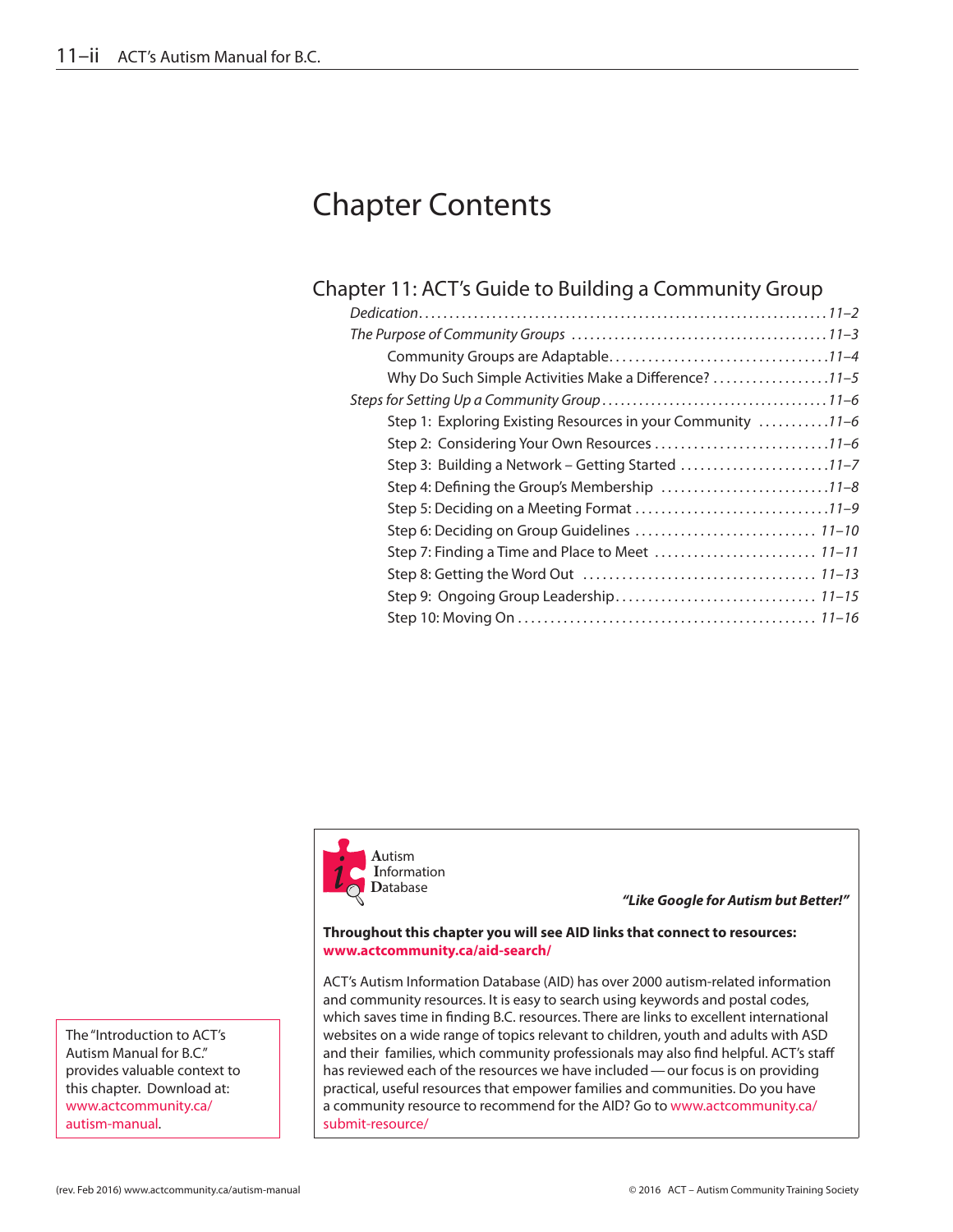# <span id="page-2-0"></span>11 ACT'S GUIDE TO BUILDING A COMMUNITY GROUP

*Contributed by Deborah Pugh, Executive Director, ACT– Autism Community Training*

*In 1995, I started a group for parents of children with autism in North Vancouver. Those were very difficult years; my son was four and very challenging to parent. It was a time when autism was still rarely recognized, knowledge was sparse, and parents were starved of information and support – as was I.* 

*Looking back over my four years as facilitator, I realize I learned more about parenting a child with autism from other parents in the group than from any other source. From other parents I learned that what I had seen as my failures were, in reality, a lack of knowledge. Together our group focused on learning about autism and strategies to help our children.* 

*Once a month, we met to share our often bizarre experiences as we navigated our communities, trying to find "safe passage" for our children, who broke every social rule in the unwritten manual of community life. From streaking naked through*  parks, to pulling out the wiggly teeth of a classmate, to peeing in the demo toilet *at the local hardware store, we shared it all, sometimes in tears, often crying with laughter. For me, meeting with the parents group was the opportunity to spend time with those who shared my very atypical experiences as a parent; I could no longer relate to parents whose greatest anxiety was whether their child would be allowed into the French immersion program. Most of us were struggling to help our children learn to talk.*

*By 1996, I was overseeing the establishment of 30 parent groups across British Columbia, helping train and support dozens of facilitators, in my job with the Autism Society. While the information presented in this chapter draws on my experiences, I cannot claim to be the author in the true sense of the word. This chapter draws on the insights of many, both within the autism community and those who have researched and supported self-help groups. Special thanks are due to Cathey Camley, who contributed to an early draft.*

"Never doubt that a small group of thoughtful, committed citizens can change the world; indeed, it's the only thing that ever has."

Margaret Mead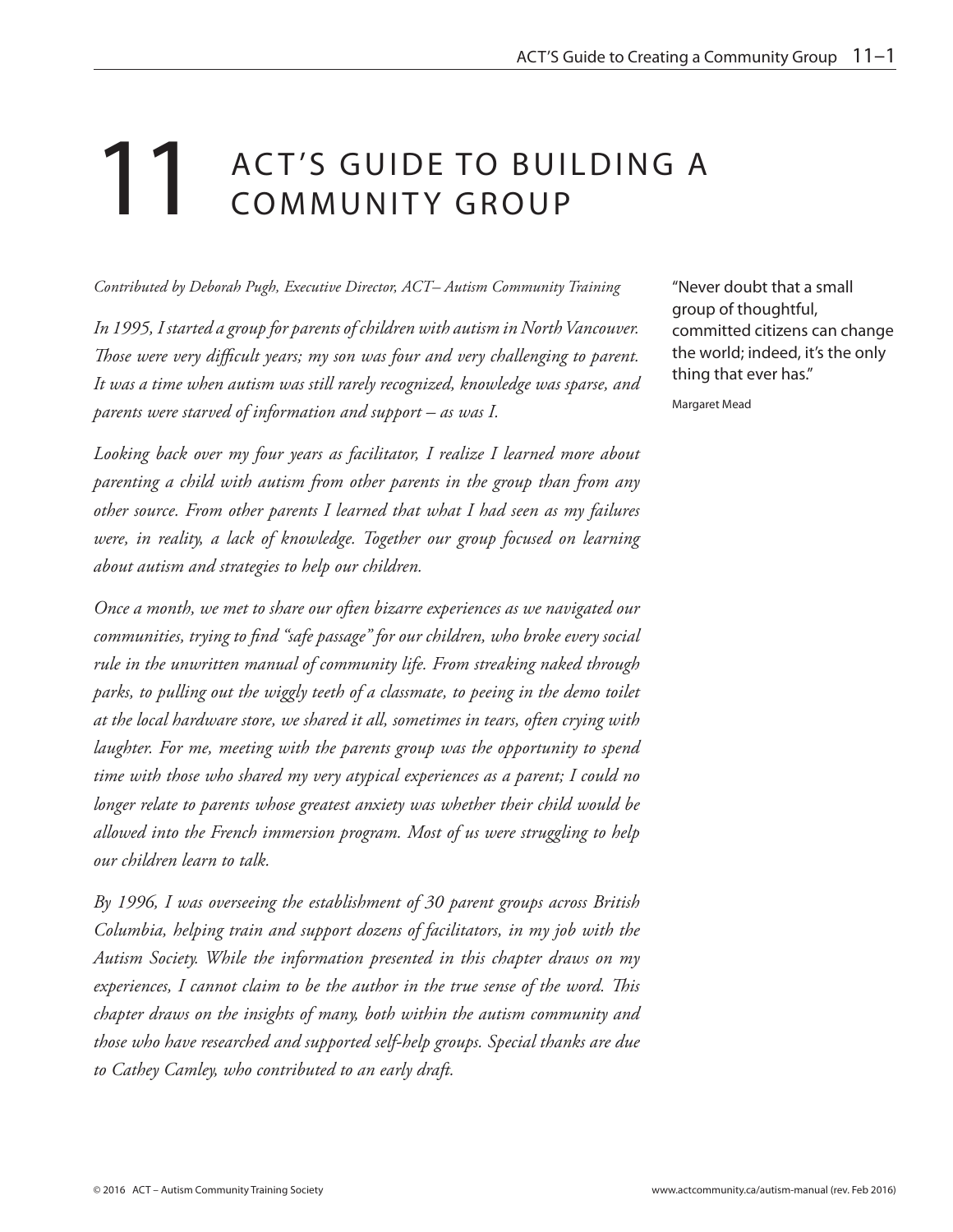<span id="page-3-0"></span>*Autism Speaks Canada funded ACT to provide training for a dozen Parent Facilitators to come to Vancouver for training in June 2012, and to publish this guide. We are extremely grateful for ongoing support from Autism Speaks Canada that allows us to target underserved communities.*



*We support this information being used widely and adapted to differing circumstances. We would appreciate if ACT is acknowledged. Details are available in the front of this manual.*

# DEDICATION

*This chapter is dedicated to the dozens of parent facilitators I have worked with over the past two decades. In particular, the twelve remarkable mothers who participated in the volunteer facilitator training that ACT organized in June 2012. They came from across rural B.C. and spent two days together, learning how to facilitate a community group and getting to know each other.* 

*Watching how they enjoyed sharing their experiences as rural parents, committed to engaging their communities to better support all children with autism, was inspiring. Their progress since has reaffirmed my conviction that, even in the age of the Internet, coming together face-to-face to share common goals empowers community volunteers.*



From top left: Sheila Seitcher (Harrison Hot Springs), Kristina Vanlierop (Langford), Kirstin Cain (Terrace), Maureen Sharp (Ft St John), Roberta Johnson (Quesnel). From middle left: Patricia Rousseau (Courtney), Ivy-Lynne Stein (Cranbrook), Kim Dragseth (Osoyoos). From bottom left: Ana Pakenham (Kimberly), Gretta Bakewell (Salmon Arm), Catrin Webb (Squamish), Hillary Lewis (Prince George)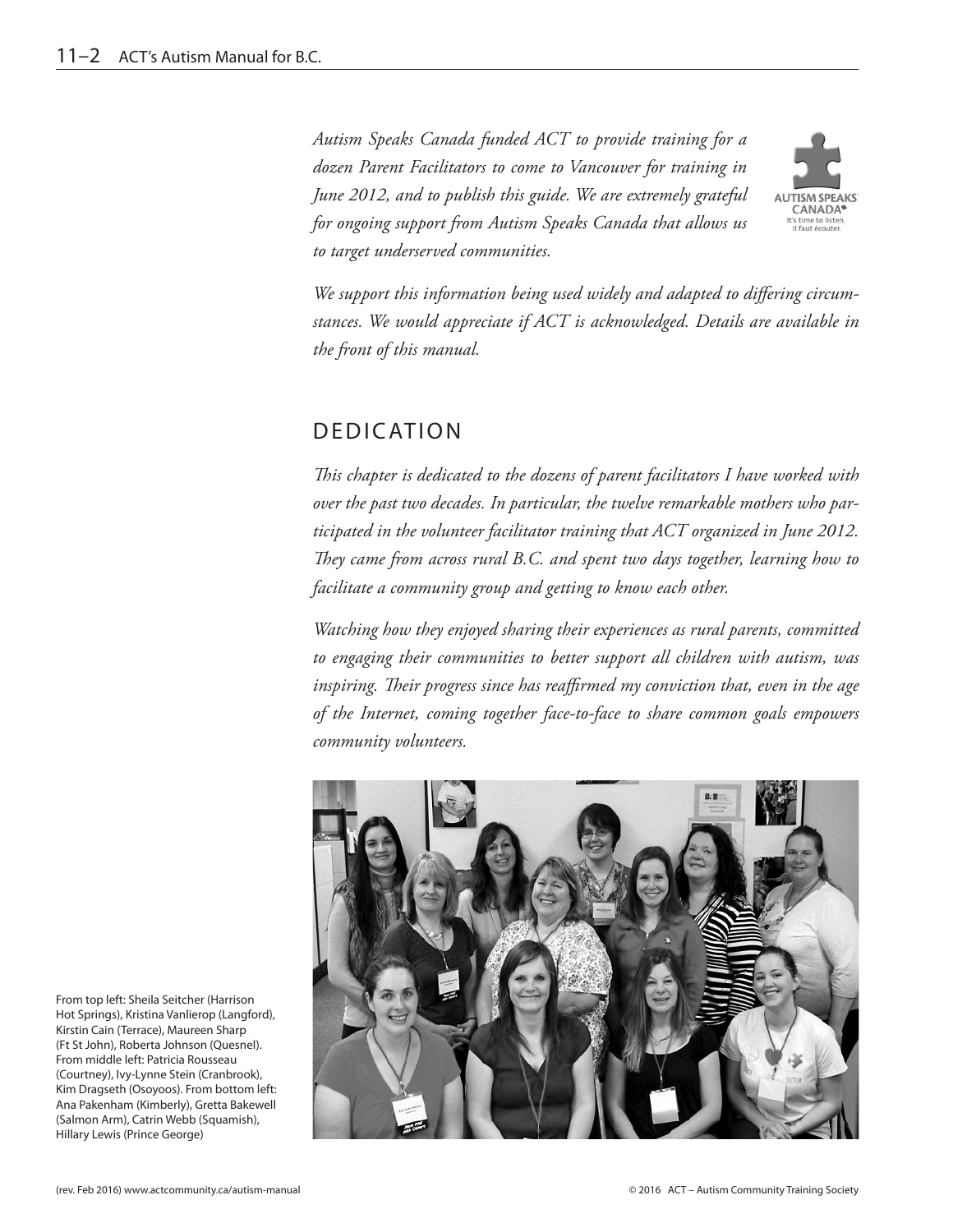## <span id="page-4-0"></span>THE PURPOSE OF COMMUNITY GROUPS

Community groups focus on supporting their members through the sharing of experiences, knowledge, emotional support, information and practical ideas. In essence, they are sharing their common experience. This chapter is focused on the experiences of those trying to build understanding of autism<sup>1</sup>, but the information is also broadly applicable to the special needs community, in particular those dealing with an invisible disability. Sharing the experience of any condition with peers strengthens all participants. No one is an expert but many have expertise.

Traditionally, most community groups within the autism world have been for parents, but that is changing as it is more widely recognized that all members of the family are affected and may benefit from discussions with their peers. Siblings, in particular, carry a burden that is little recognized.

Teens and adults with autism themselves are also finding getting together and sharing their experiences to be a great way of breaking through isolation and building a network of support. Increasingly, grandparents also are seeking out each other as they struggle to support their children and grandchildren affected by special needs. Fathers also have benefited from meeting as a group as they often share a common reality.

These informal groups are sometimes known as "support groups," "parent support groups," "peer support groups," "mutual self-help groups," "parent information groups," "parent-to-parent support," or "sibling support groups." For the purpose of this guide, we will refer to them as "community groups," as the tips and resources that we provide here are widely applicable and have benefited by decades of experiences from those who have discovered there is much to be gained from getting together to share experiences and find solutions to common concerns.

The key to the most dynamic community groups is that they are run by and for members of the group—this is the essence of peer support. "Helping professionals," like teachers or counsellors, may participate from time to time, but usually only at the request of group members. These are not therapy sessions, but it can be very therapeutic to build trusting relationships with others around a common experience that is very uncommon to most members of society. However, a community group is infinitely adaptable, as its objectives are set by its members.

<sup>1</sup> Autism Spectrum Disorder will be referred to as autism in this chapter.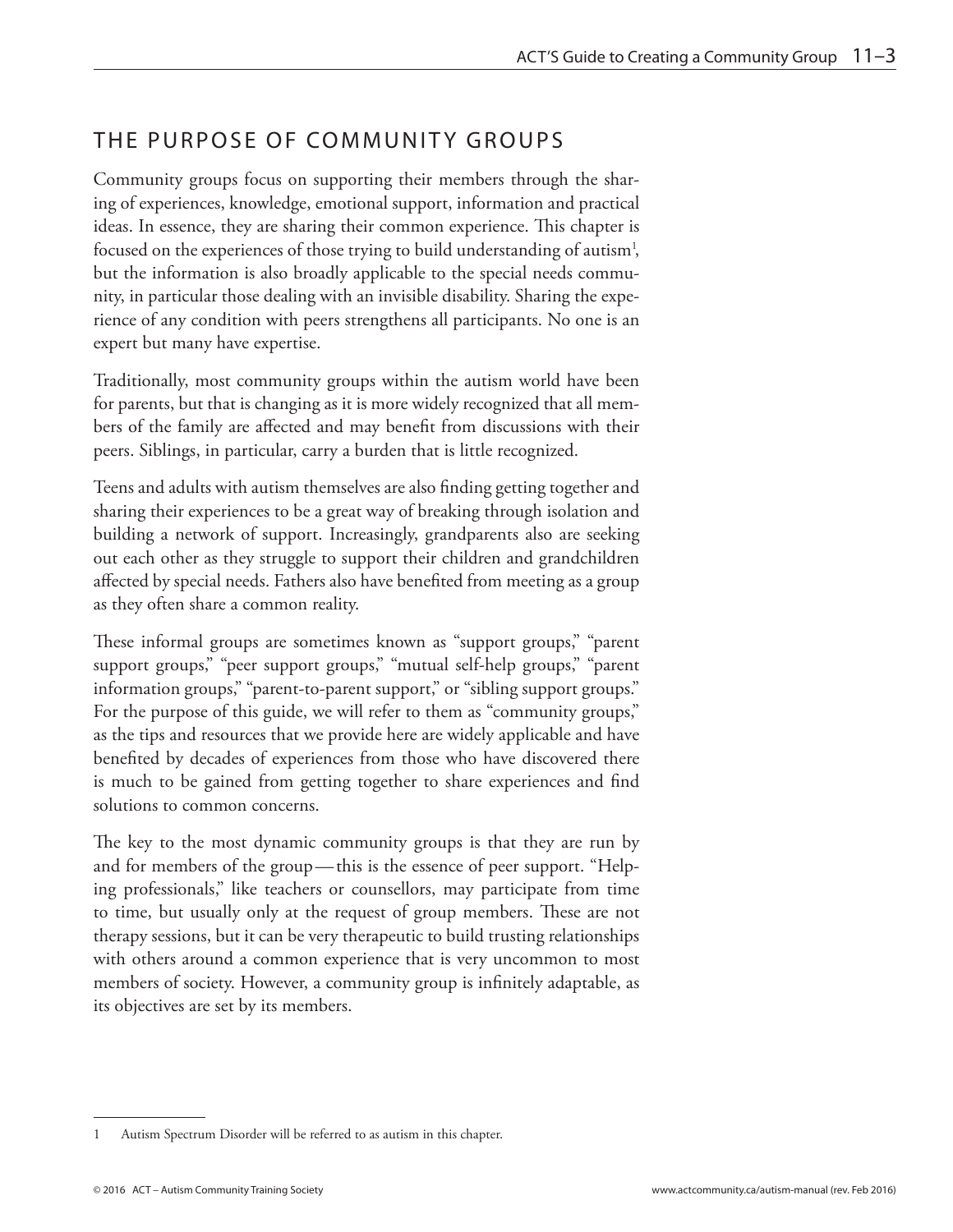<span id="page-5-0"></span>There are extensive online resources that can help anyone contemplating setting up a community group. Four of the best are:

- 1. PeerNetBC [\(www.peernetbc.com](www.peernetbc.com)).
- 2. Self Help Ontario [\(www.selfhelp.on.ca](www.selfhelp.on.ca)).
- 3. The Community Tool Box, part of the Work Group for Community Health and Development at the University of Kansas [\(www.communityhealth.ku.edu\)](www.communityhealth.ku.edu).
- 4. Siblings Support Groups require a special approach. The leading international specialist is Don Meyer, who has developed "Sibshops." To access excellent siblings resources online, see AID Resource [www.actcommunity.ca/](http://www.actcommunity.ca/resource/1890/) [resource/1890/](http://www.actcommunity.ca/resource/1890/).

### Community Groups are Adaptable

Community groups can take many different forms and can develop in various directions. Keep in mind that there are no hard and fast rules. It is up to the members to decide what meets their needs. What follows are some guidelines based on the experience of many groups; you may find them useful as you consider taking the plunge!

Here are some areas that community groups focus on:

- **• Support** providing opportunities to reach out to each other through:
	- Sharing resources;
	- Talking through the problems they are facing or choices they have to make;
	- Listening and sharing strategies (but stopping short of telling others what to do).
- **• Education** giving members an opportunity to learn more about:
	- Autism (or any other condition) and how they can help all members of their family flourish;
	- Local information helpful for parenting an exceptional child, including services available from the Ministry of Children and Family Development, school district programs and policies;
	- Local service providers (i.e., a great swimming program or autismfriendly dentist).
- **• Advocacy** bringing members together to work on issues within their community:
	- Raising awareness of autism;
	- Promoting more opportunities for child care;
	- Working with local school districts to improve educational services or standards;
	- Improving vocational/educational opportunities for adults.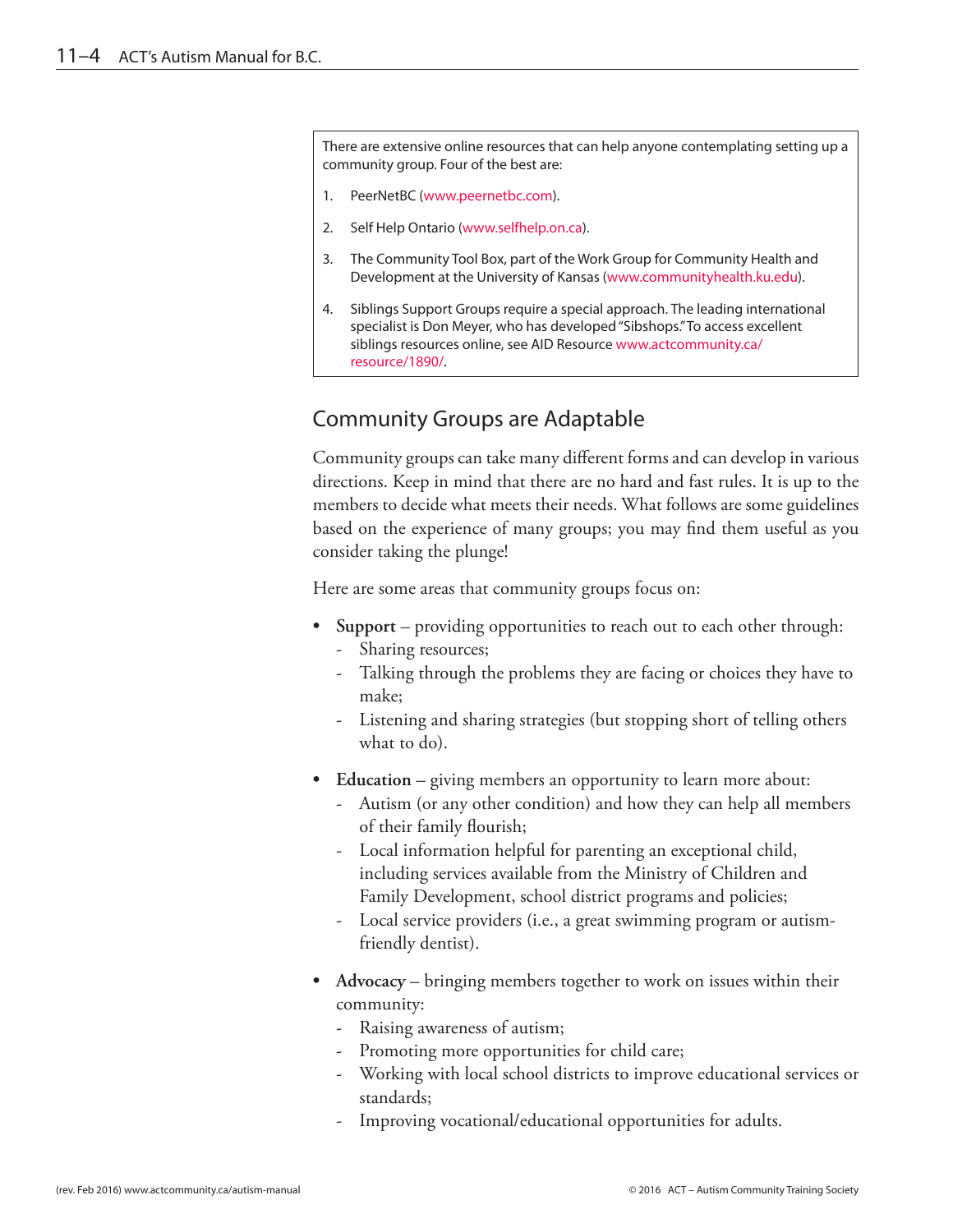<span id="page-6-0"></span>

# Why Do Such Simple Activities Make a Difference?

Many participants in community groups are relieved to discover that they are not the only sibling, parent or grandparent to face a particular challenge, whether within their own family or at their child's school. Frequently, participating in a group provides insights into the impact that autism is having on one's own family.

The realization that the issues that arise within the family are part of autism, and not the result of maliciousness on the part of the affected individual, can promote a greater sense of empathy. This is particularly relevant for siblings who are often frustrated by the demands on parental resources of their brother or sister with special needs. This is exacerbated in autism, as the disability is invisible and is often accompanied by challenging behaviors in the home, at school and in the community.

At the very least, learning about the effect of a special need on a person's behaviour helps stop the cycle of self-blame and criticism that can permeate family life in the absence of understanding. Many report feeling empowered by building relationships with others who have followed a similar road. This feeling of shared experiences is often missing when they talk to peers (in the case of siblings or individuals with ASD) or to other parents or grandparents who do not live their reality.

For most participants, the educational and support functions of a community group are sufficient. For others, there is a natural progression to building a more formal organization, which seeks to engage in all aspects of commu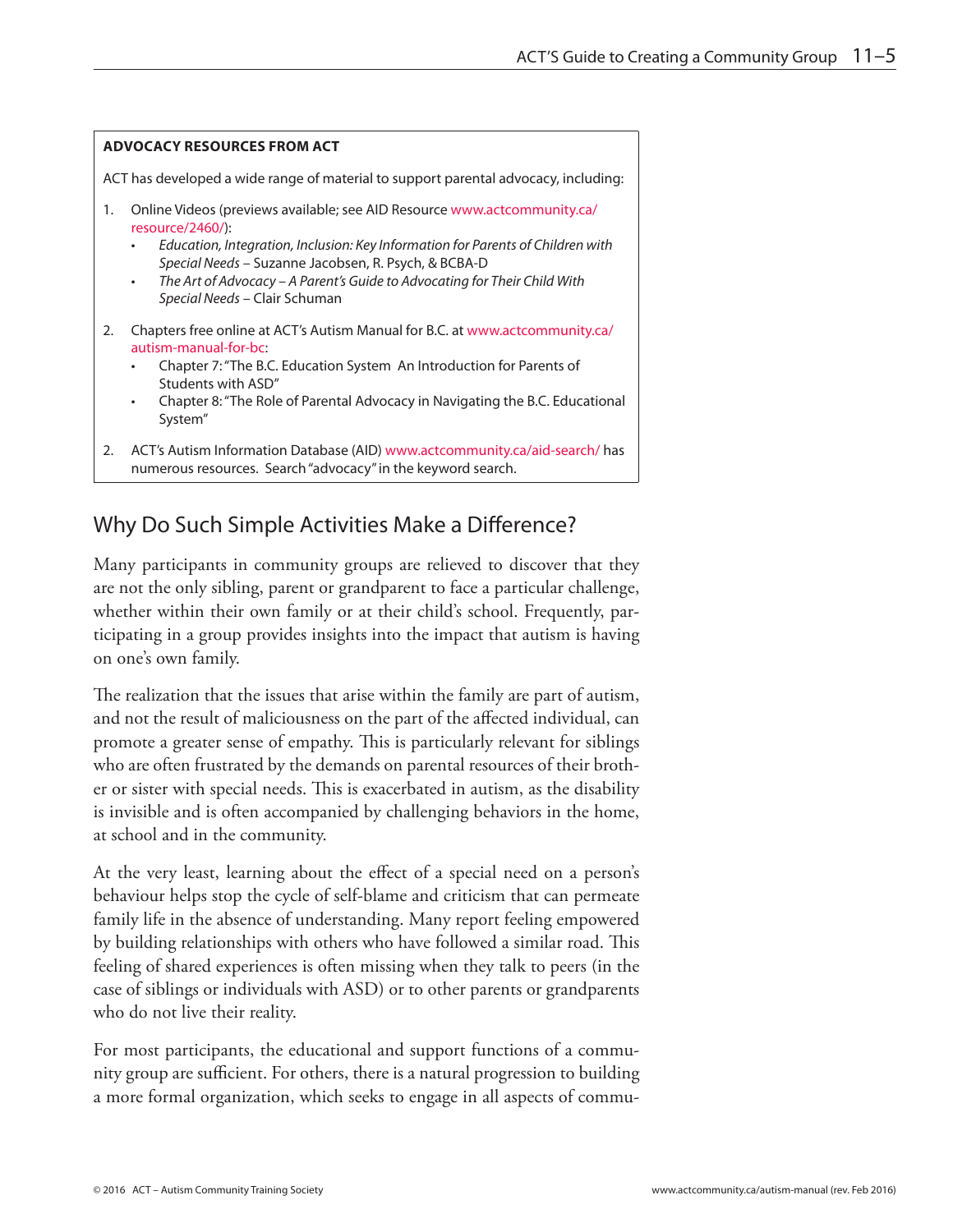<span id="page-7-0"></span>nity development including advocacy. (See "[Formalizing Your Community](#page-17-1)  [Group – Setting up a Registered Not-for-Profit Society" on page 1](#page-17-1)6).

#### **WHAT COMMUNITY GROUPS CANNOT DO**

A community group cannot solve all its members' problems, nor can it replace the services of specialists and other helping professionals. These are not therapy sessions; however, the process of sharing experiences, insights and knowledge can be very therapeutic, when the sensitivities of group members are respected.

## STEPS FOR SETTING UP A COMMUNITY GROUP

### Step 1: Exploring Existing Resources in your Community

The first step is to find out if there is already a local group in your community that meets your needs. In British Columbia, ACT provides a province-wide online listing of support groups across special needs.2 The listing can give you an idea of what is happening in your region and may provide inspiration and mentors to help you get started.<sup>3</sup>

### Step 2: Considering Your Own Resources

The big question is whether you have the time and energy to start a community group? It will take some work to get things organized at the outset. But if you can find a few others who share your vision and are willing to help, it is not a difficult task if taken step by step.

The most challenging period is the start-up phase, as all potential members of the group (whether parents, siblings or grandparents of a child with special needs) are probably dealing with many demands on their time. This also applies to groups of teens or adults with ASD who would like to start their own community group. It is best to start slowly, and keep your expectations realistic rather than exhaust oneself and risk burnout.

You may also want to seek funding for your efforts. See "Accessing [Funding"](#page-13-0)for more information (page 12).

<sup>2</sup> ACT's Information Database (AID) provides contact information on a range of support groups, including those focused on autism: <www.actcommunity.ca/support-groups>. Don't forget to add your group once you have it up and running!

<sup>3</sup> The Family Support Institute is another great resource on what is happening in local communities across B.C. through their network of Resource Family Members – for more information see <www.familysupportbc.com>.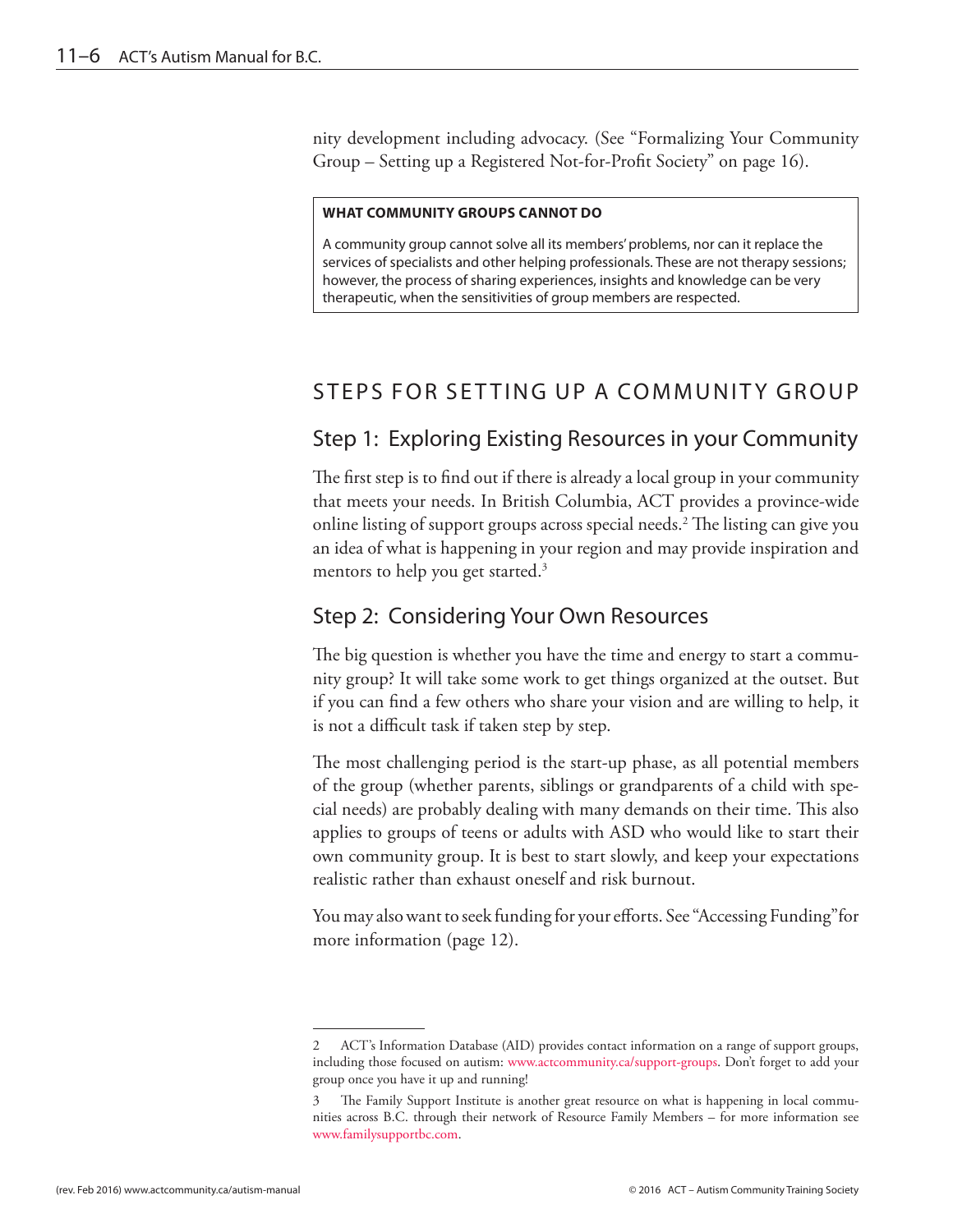### <span id="page-8-0"></span>Step 3: Building a Network – Getting Started

Once you have decided to take the plunge and set up a community group, focus on identifying a few like-minded peers or mentors who are interested in helping you brainstorm.

### Identifying Key Collaborators

- Write up a short description of what you have in mind. Send it by email to people you know, asking them to forward it to those who they think can advise on getting the group off the ground.
- Professionals involved in working with those with special needs can be a great resource in this process, including speech language pathologists, social workers, special educators and behavior consultants. They cannot give out confidential contact information about others, but they can forward an email to their contacts. This is particularly effective if the person forwarding your message can vouch for you as a reliable person who respects confidentiality.
- Contact ACT and ask whether there are active parents in your community that we can help you contact by forwarding your invitation. ACT can also send out a message to active adults with ASD and other family members.

### Pulling Together a Steering Committee

When you receive a response, try to set up an opportunity to meet face-toface or by telephone to discuss your ideas. Email is a useful tool but an inperson meeting is far more effective at this stage of collaboration. Not all of the people you will talk with will become active group members, but they may have great suggestions.

- Once you have two or three suitably active people on board, call a planning meeting and get everyone together. Ask them to consider being the group's steering committee. Having several people collaborating from the beginning will model for newcomers what your group is all about—not one person doing it all, but the active participation of all the members.
- Before you host your first meeting, you may wish to host several organizing meetings to explore ideas, identify your goals as a group, work out and assign tasks, and develop some basic meeting guidelines. Or you may want to jump into the deep end and call a meeting to see who is interested and build the group from there.

"I made an appointment with the local School District Special Needs Principal and sent her off an email. She sent it off to all of the support teachers in the district."

Roberta Johnson, Quesnel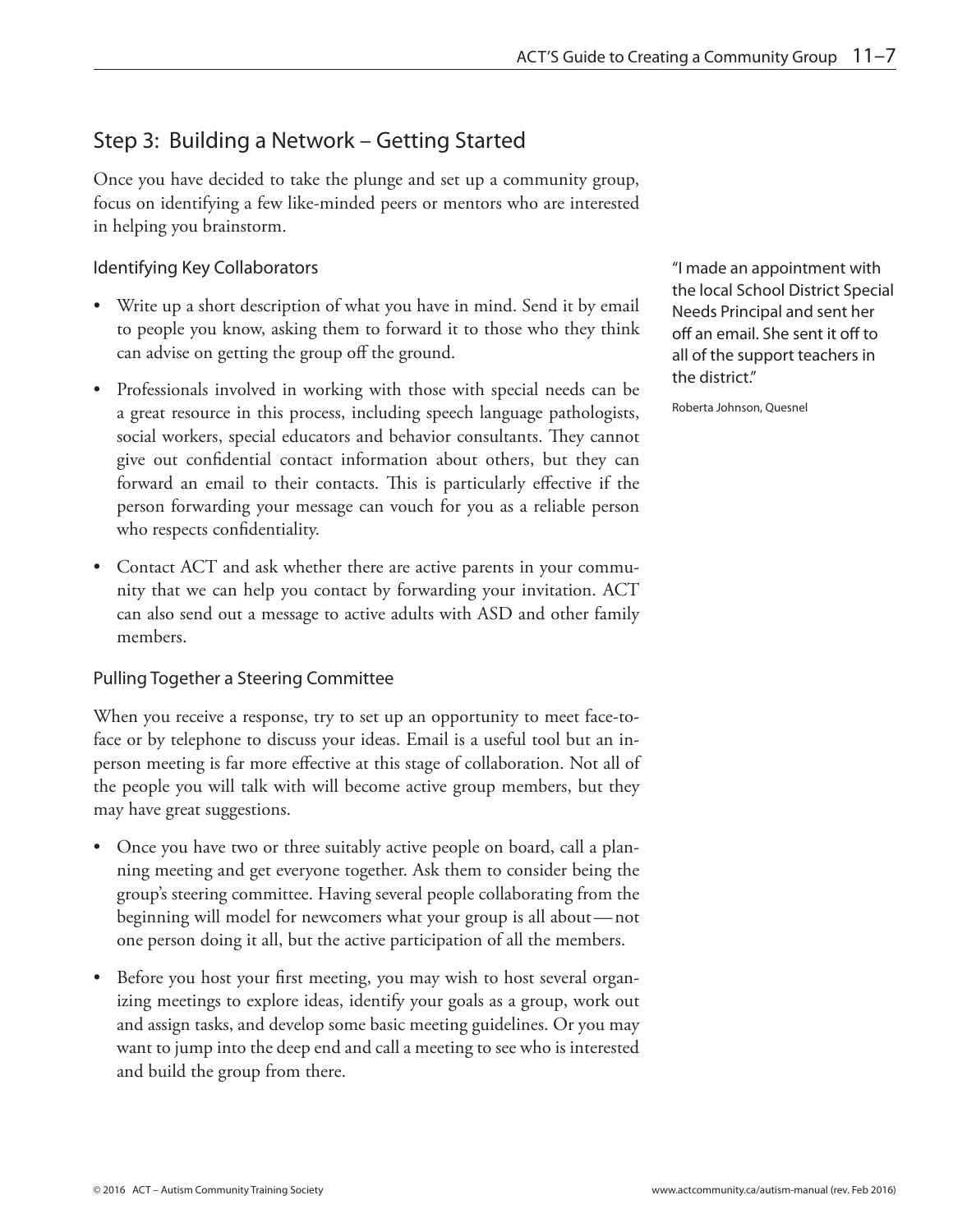<span id="page-9-0"></span>• The issue of whether or not professionals should take a guiding role in leading or participating in the group may be raised and should be considered in advance.4

#### **CHOOSING A NAME**

It is helpful to choose a name for your group that reflects the purpose/function and possibly the location of the group. For example:

- "Happy Valley Autism Community Group"
- "Blue Creek Adults with Autism Meet-Up Group"
- "B.C. Adult Sibs Awareness Group"
- "Parents of Children with Autism Advocacy Alliance"
- "Special Needs Parents Community Group"

# Step 4: Defining the Group's Membership

One of the key areas that will need to be defined is who is the group for? This is a tricky area as it is important that the group has a coherent focus, but if the group is too defined, it may be very small indeed!

Here are some questions to consider:

- Will this be restricted to those who are living the experience of family members or individuals on the autism spectrum? A group that includes everyone can also inhibit frank discussion. Siblings, in particular, appreciate a "siblings only" gathering where their needs can come front and centre and where their feelings can be expressed candidly.
- What about allowing community service providers to attend? Again, this may inhibit parents sharing their experiences with each other. Sometimes groups decide that certain sessions will be open to all—for example, when a speaker has been invited—while others are focused on group members only.
- Other groups may decide to focus on a particular therapy, language group or religious affiliation. It is legitimate to set up restrictive criteria as a group, but remember that you may be excluding great potential members if you are too exclusive.

"We have been quite specific with who we are willing to have at our support group. We have made it clear that this is for parents of children with ASD or that have been referred and are waiting for a diagnosis. We have many families in our group that do not disclose their child's diagnosis and we want to ensure that this group remains a safe place for everyone. Our policy is that I meet with a new parent prior to coming to a meeting and that they are emailed what our confidentiality agreement is prior to attending a meeting. This has been the clearest way and has worked very well for everyone."

Catrin Webb - Squamish

To see a detailed discussion about the role of professionals in groups based on peer support, see <www.peernetbc.com/peer-and-professional-roles-in-peer-support>.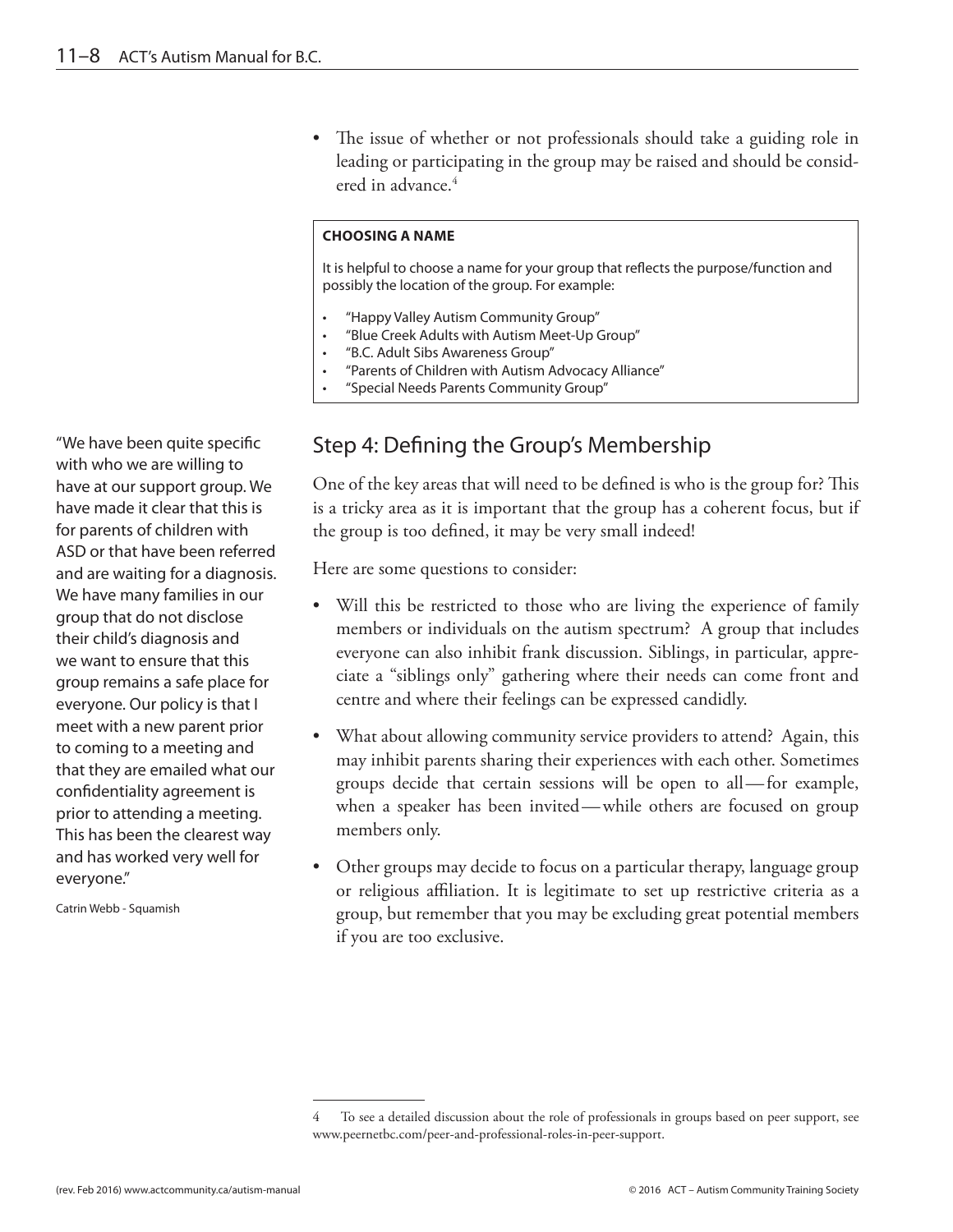<span id="page-10-0"></span>• Do you wish to make your group one that has members from across special needs? This means you will have a bigger pool of people to draw from and that will be a strength. However, in a generic group it will sometimes be challenging to keep everyone engaged, as experiences can be very different. In small communities, a group that includes all special needs will probably be necessary, but all members will have to work harder to make it relevant for all members.

# Step 5: Deciding on a Meeting Format

There are many different ways of running a community group:

- One way that can be highly successful is to alternate between meetings that focus on sharing information within the group with more formal presentations. This is particularly appealing to participants who are motivated by finding out more information that can help improve their parenting skills, for example. Groups that focus on education can also address the concerns of many potential participants that the community group's purpose is purely emotional support. Some participants may shy away from the word "support" as they assume that this will entail dealing with self-pity.
- Other groups start each meeting with 30 minutes for updates and information sharing and then have a presentation. Some use a format where everyone in the group participates in this round table; others leave it up to individuals to decide whether to provide an update.
- Above all, be warm and welcoming to newcomers. Do your best to avoid the pitfall of any group of members being seen as a clique. Be as open as possible and extend invitations for others to join in and help. (See "At the First Meeting" on page 13.)



**ACCESSING ACT TRAINING IN YOUR COMMUNITY**

ACT is happy to offer community groups access to our online videos free of charge, as our way of helping to support build community support. Watching the videos together on a large screen is a great way to generate discussion and ideas.

ACT online videos feature

excellent speakers presenting important and often very practical information that applies across special needs and across provincial jurisdictions. For details, see AID Resource [www.actcommunity.ca/resource/2460/.](http://www.actcommunity.ca/resource/2460/) Contact [info@actcommunity.ca](mailto:info%40actcommunity.ca?subject=) to gain access.

"Above all, be warm and welcoming to newcomers. Do your best to avoid the pitfall of any group of members being seen as a clique. Be as open as possible and extend invitations for others to join in and help."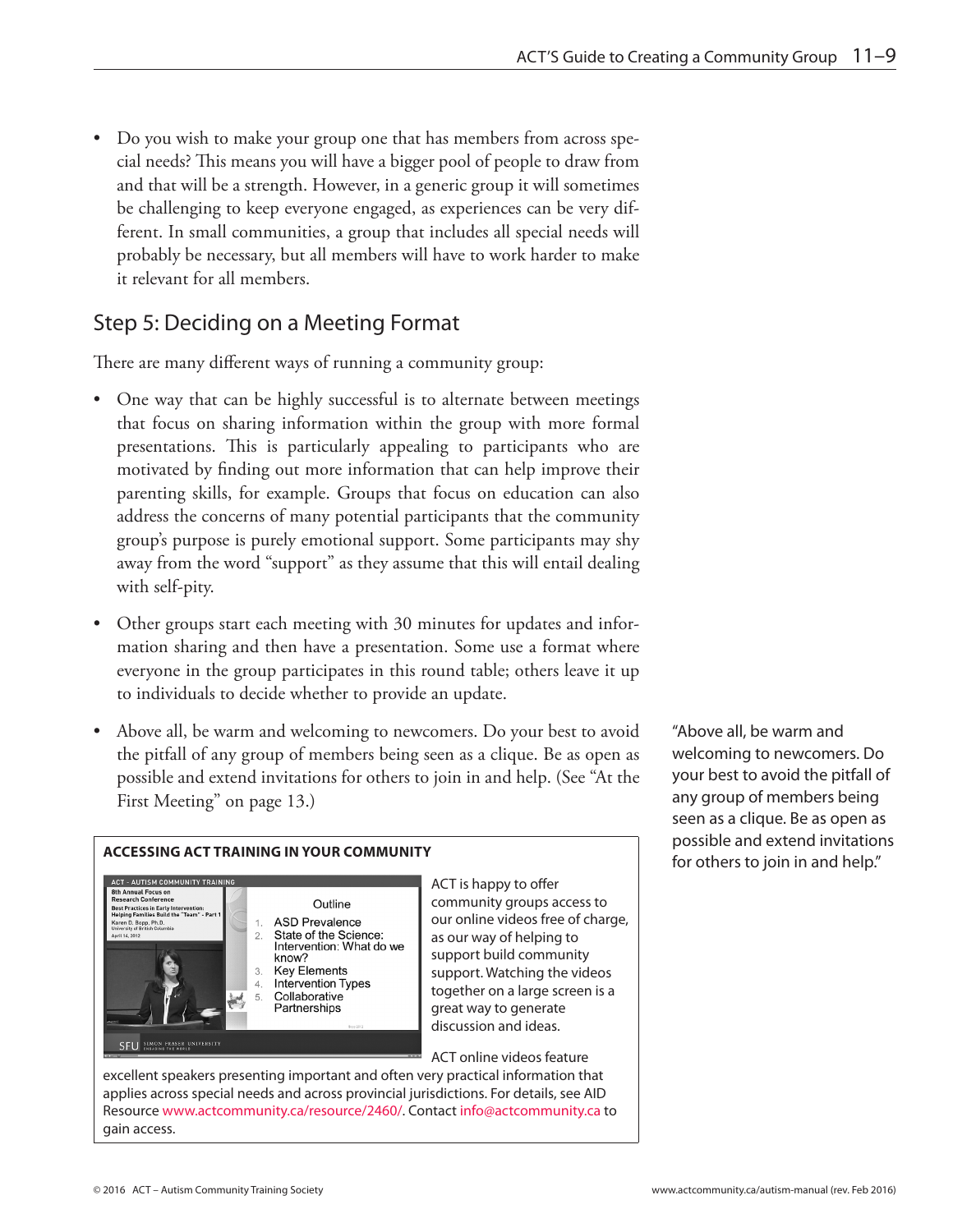## <span id="page-11-0"></span>Step 6: Deciding on Group Guidelines

To increase the potential for success, community groups often use guidelines for their meetings to set expectations well in advance. With your steering committee, decide how the initial meetings will be run. No matter how informal your group, meeting guidelines will make meetings more effective and discourage difficult behaviour. To ensure that all members are familiar with the guidelines, you may wish to have handouts available for your members, or post them at the meeting or, if you have one, on your website. The group can, of course, decide to change their guidelines.

There are several different formats for sharing meetings that work well depending on the culture and needs of your group. The excerpt below provides an excellent overview of reasonable expectations that fit the needs of most groups.<sup>5</sup>

#### **SUGGESTED GUIDELINES FOR GROUP MEETINGS**

#### *We start and end our meetings on time.*

We try to arrive on time, because people arriving late can sometimes be disruptive. We also need to respectful of people's time and end the meeting on schedule.

#### *We keep confidential all personal information shared in the group.*

What we share about our personal lives and experiences is to be kept absolutely confidential by all members. "What is said in the group stays in the group."

#### *No interrupting or side conversations.*

It is important that we actively listen when someone is talking and avoid interruptions or side conversations.

#### *We don't give advice.*

We do not prescribe, diagnose, judge, or give advice. Rather, we respect each member's right to reach and make their own personal decisions. We listen, speak as to what has worked for us in similar circumstances, and help members to recognize and explore their options.

#### *We share what helps us.*

While we present the problems we face, we all make a special effort to always share our successes, coping skills, insights, strengths, and hopes—no matter how small.

#### *We don't monopolize the group's time.*

We don't talk for excessively long periods of time or talk too frequently. We are respectful of the need for all members to participate.

#### *We have the right not to speak.*

In our group discussions, each person has the right to pass on any question that he or she prefers not to answer.

#### *We treat each other with respect.*

We respect the basic human dignity of each and every member.

<sup>5</sup> This is an excerpt from [www.communityhealth.ku.edu.](www.communityhealth.ku.edu)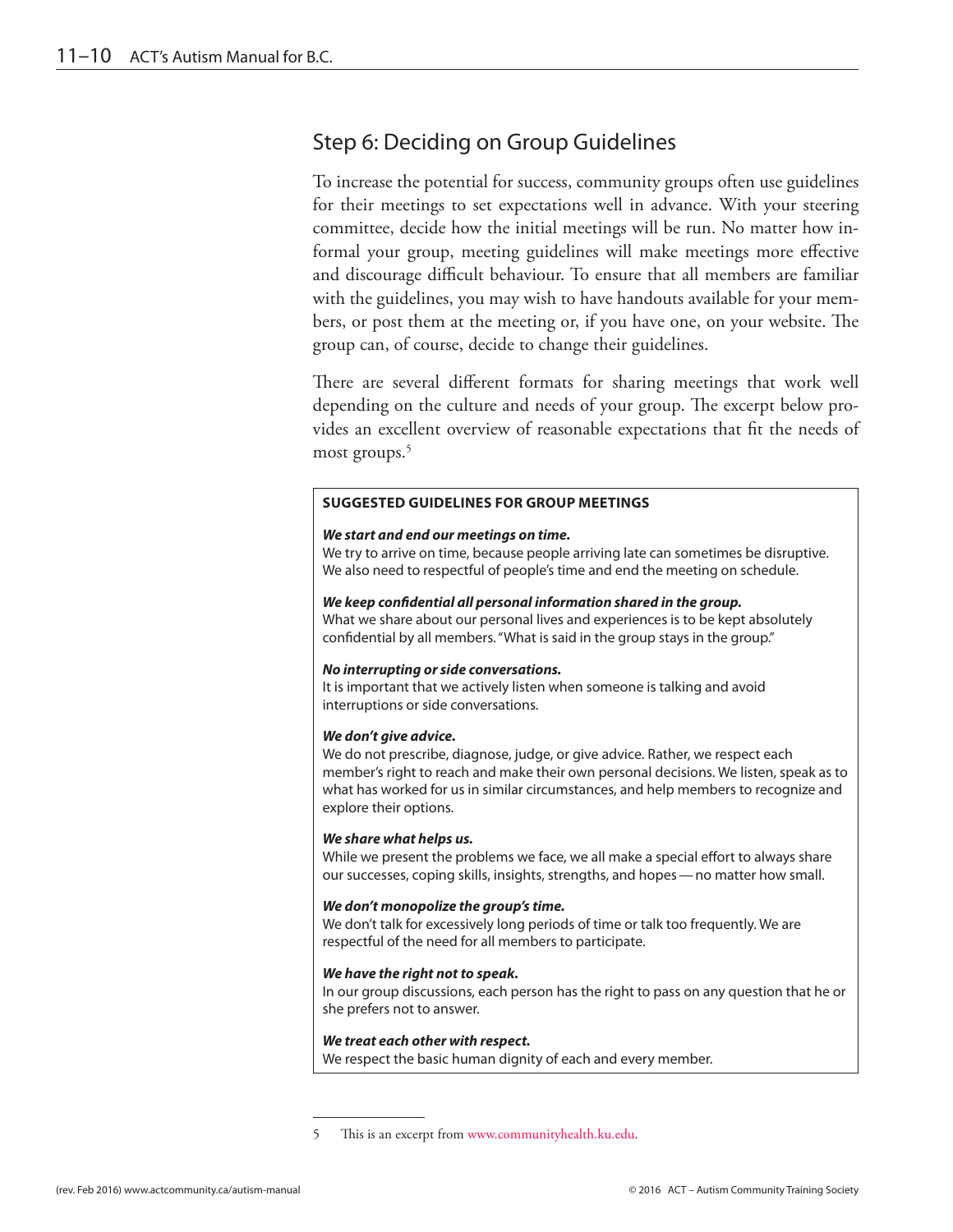### <span id="page-12-0"></span>Step 7: Finding a Time and Place to Meet

Ideally the group should meet somewhere central to cut down on traveling time for group members. Often libraries and community centres will provide you with free meeting space as a community service.<sup>6</sup> Child Development Centres are often very welcoming. Sometimes the decision is made to host meetings in a member's home, but this can be stressful for the host. Ideally, a neutral venue that does not require a pre-meeting cleanup is best in the long run. Decent lighting, comfortable chairs and access to a kitchen or a local coffee shop are all advantages!

Try to get a sense from your steering committee if day or evening meetings would be better for your members. Most prefer weeknight meetings when childcare is easier to arrange. It is also easier for people to remember the meeting time if it is fixed, like the second Thursday of each month. Groups often do not meet during summer or in December. Sometimes they organize a summer barbeque for the whole family or a Christmas potluck instead. In the beginning, try not to be too ambitious. You do not want to wear out the energies of the group or yourself.

#### **AT THE FIRST MEETING**

It is a good idea to have each steering committee member take on a specific responsibility for the first meeting:

- 1. Someone responsible for arriving half an hour early to make sure the room is unlocked, and to make coffee/tea and set out goodies. The food should not be elaborate as this soon becomes a burden, but nothing breaks the ice like food! Some groups have an informal half hour to make coffee together and prepare the room before the main meeting starts. This is a great opportunity for new members to come early and meet people informally before the meeting begins.
- 2. Another person can take on the task of greeting people at the door, handing out name tags and gathering contact information from newcomers—if they are relaxed about sharing this. Sometimes it is best to wait until the end of the meeting to collect this information. Putting at the top of the page that the information is confidential and voluntary will reassure group members who have concerns about privacy.
- 3. One individual should take on the role of facilitating the meeting. They introduce the guest speaker if one has been arranged, introduce the steering committee members, and facilitate the evening's discussion.
- 4. Consider whether you want to start with an "ice breaker." This could be as simple as asking members to pair up and interview each other for five minutes so that they can introduce each other to the group. This is sometimes easier than a parent speaking about their own circumstances and tends to keep it briefer, too! [www.icebreakers.ws/](http://www.icebreakers.ws/) has a collection of icebreakers that can be adapted to suit circumstances.

<sup>6</sup> See [page 1](#page-13-0)2 for more information on funding.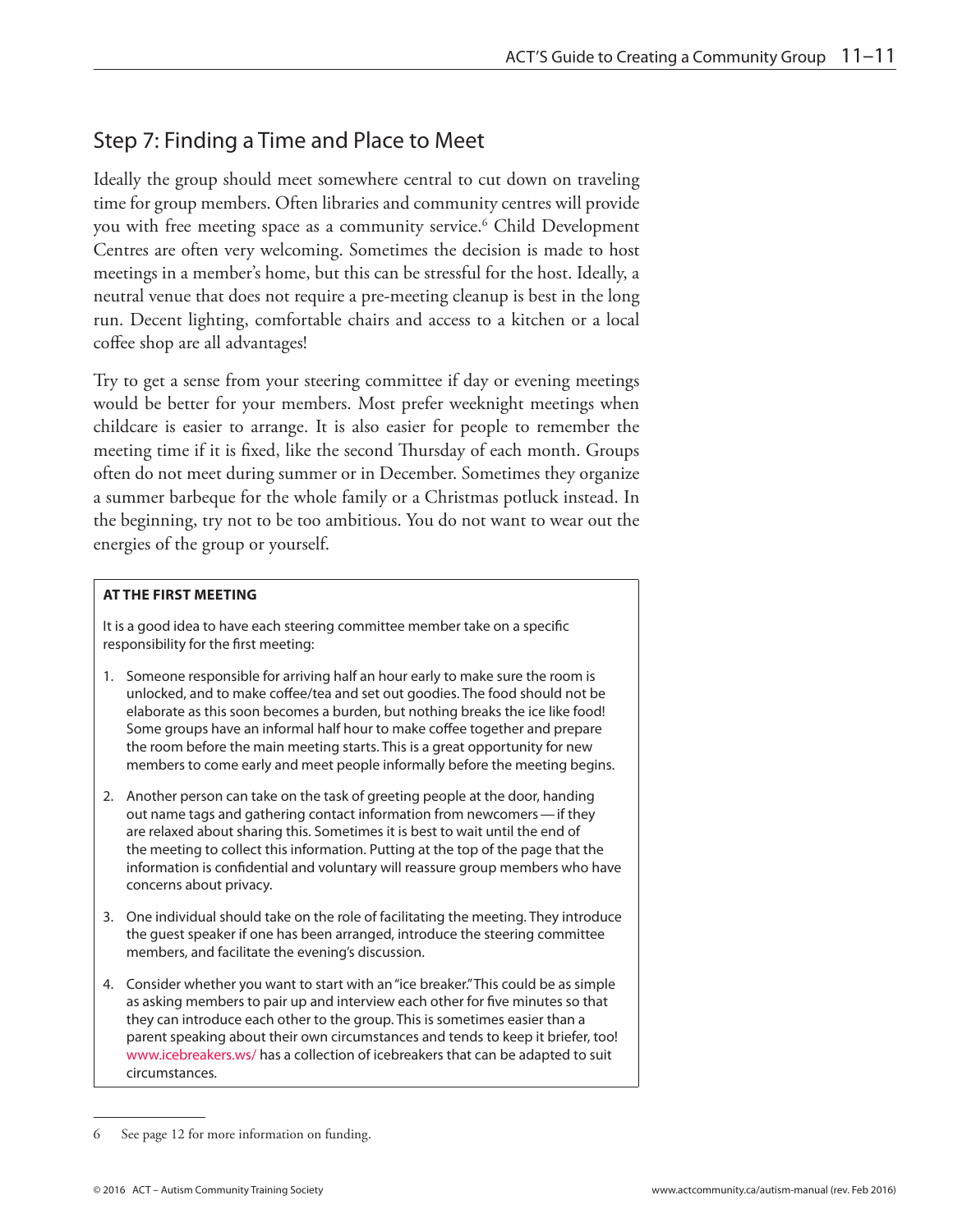#### <span id="page-13-0"></span>**ACCESSING FUNDING**

Most community groups do not charge membership fees, but there are expenses. Asking for a small donation or voluntary drop-in fee is acceptable and should be discretely handled. This will likely cover the costs of meetings.

Sometimes, service organizations such as the Rotary Club, Soroptimists, Lion's Club, the Legion, and other local organizations will provide a small amount of funds to purchase refreshments for meetings and pay for speaker fees. You may be invited to make a presentation to the organization about your group and their needs. It is best to begin by approaching the organization with a brief telephone call or letter of inquiry about the possibility of their organization sponsoring some aspect of your group.

Planning a fundraising event can tax a new group's energy if the event is onerous to execute. It is often best left until the group is more established and there are an ample number of volunteers who are willing to take on the work. However, fundraising events have the benefit of raising awareness about your group and their issues in the community. They can also help to establish greater bonds amongst group members as they work on the common goal of advancing the group's profile and funds.

An excellent avenue for funding in B.C. is through BC Children's Hospital Foundation, it offers small grants to assist grassroots community groups. BCCHF defines these groups as "families of children with a physical or mental disability/disorder who offer direct parent-to-parent support." They provide:

- Comfort funds for groups that hold regular support group meetings. These funds provide the little extras that make meetings more comfortable such as refreshments.
- Extended funds for established groups who maintain any structured form of ongoing communication such as newsletters, regular mailings or speakers.
- Special funding for a one-time event or project.

Applications can be downloaded from: [www.bcchildrens.ca/YourVisit/Familyservices/](www.bcchildrens.ca/YourVisit/Familyservices/Family+Support+Group+Funding.htm) [Family+Support+Group+Funding.htm](www.bcchildrens.ca/YourVisit/Familyservices/Family+Support+Group+Funding.htm)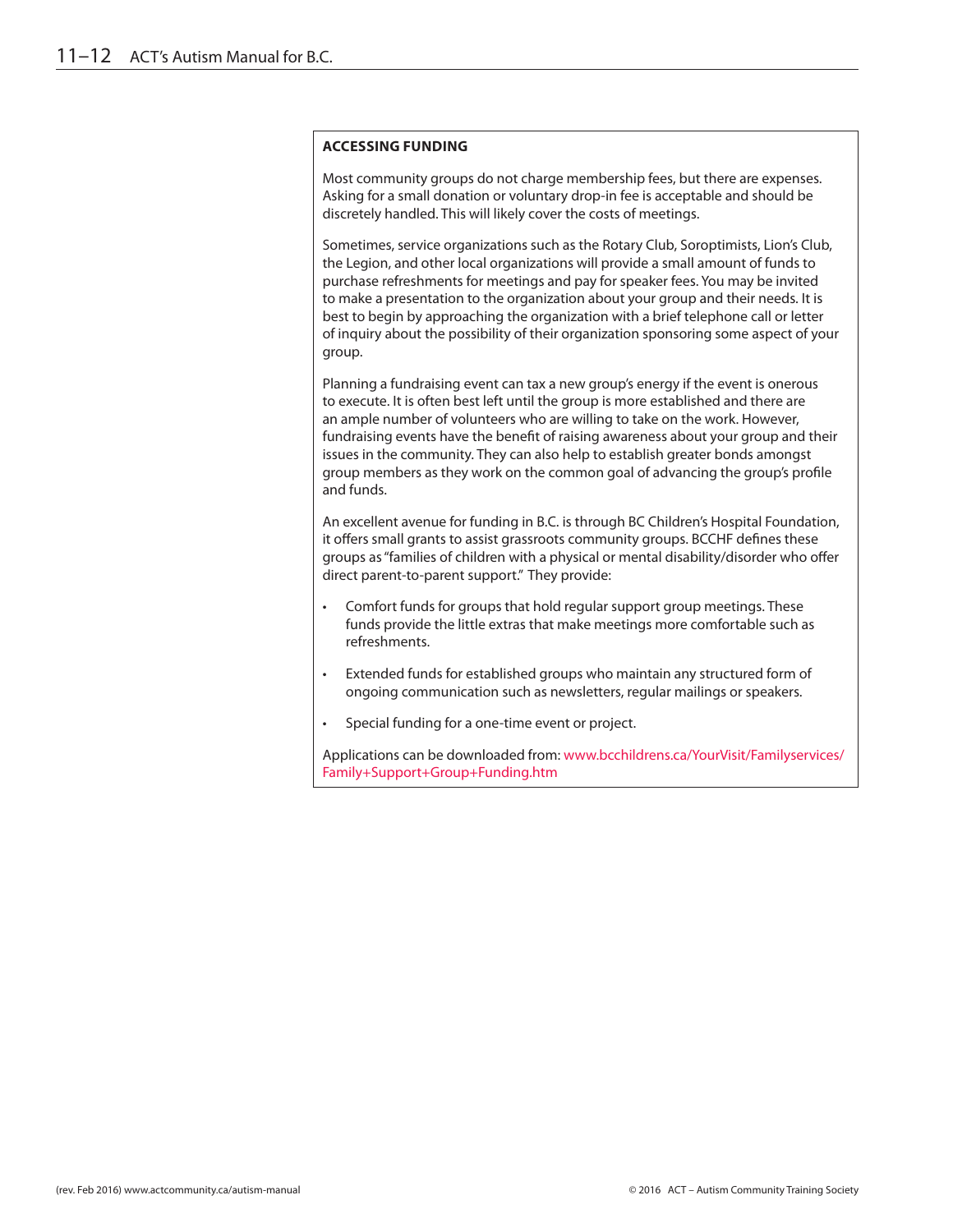## <span id="page-14-0"></span>Step 8: Getting the Word Out

Once you are clear on what you want to do, it is time to let potential members know about your new community group. Thanks to technology and social media this is becoming easier all the time:

- Someone in your group may be able to set up a simple Facebook page or a website that can have the basic information posted.
- An email message with the crucial information can be sent out with a request to forward to interested individuals. Make sure you have another pair of eyes check to see whether it is clear before it goes out. It should contain, in brief:
	- The name of the group
	- The purpose
	- Where you are meeting
	- Who is invited
	- Who can be contacted for more information either by telephone or email. If you are providing a telephone number, you should state what time will be convenient to take calls.
- A small poster or flyer with the key information can also be a great tool to post on notice boards at:
	- Schools
	- Community Centres
	- Child Development Centres
	- Community Living Agencies
	- Doctor's offices
- Professionals to target with your flyers (so they can give them out in their offices) include:
	- Social workers
	- Pre-school, Childcare and School Staff
	- Community Health Nurses, GP's and Pediatricians
	- Speech Pathologists; Behavior Consultants & Occupational Therapists
	- Community Living Agencies & Child Development Centres
- In B.C., you can list your group on the ACT site. We are always happy to help people get a group started and we can connect you to local resources and help you publicize your ideas. Outside of B.C. there are many similar organizations, including local autism societies.

"We were lucky to have a special needs social worker who saw a parent support group as essential and who was willing to help us find connections in the community. We did not do advertising the first few months except through word of mouth and the social worker sent out to all of her mailing list that we were starting a group. The Child Development Centre was helpful and willing to help us begin the group. We currently have approximately 50 families on our mailing list."

Patricia Rousseau - Courtney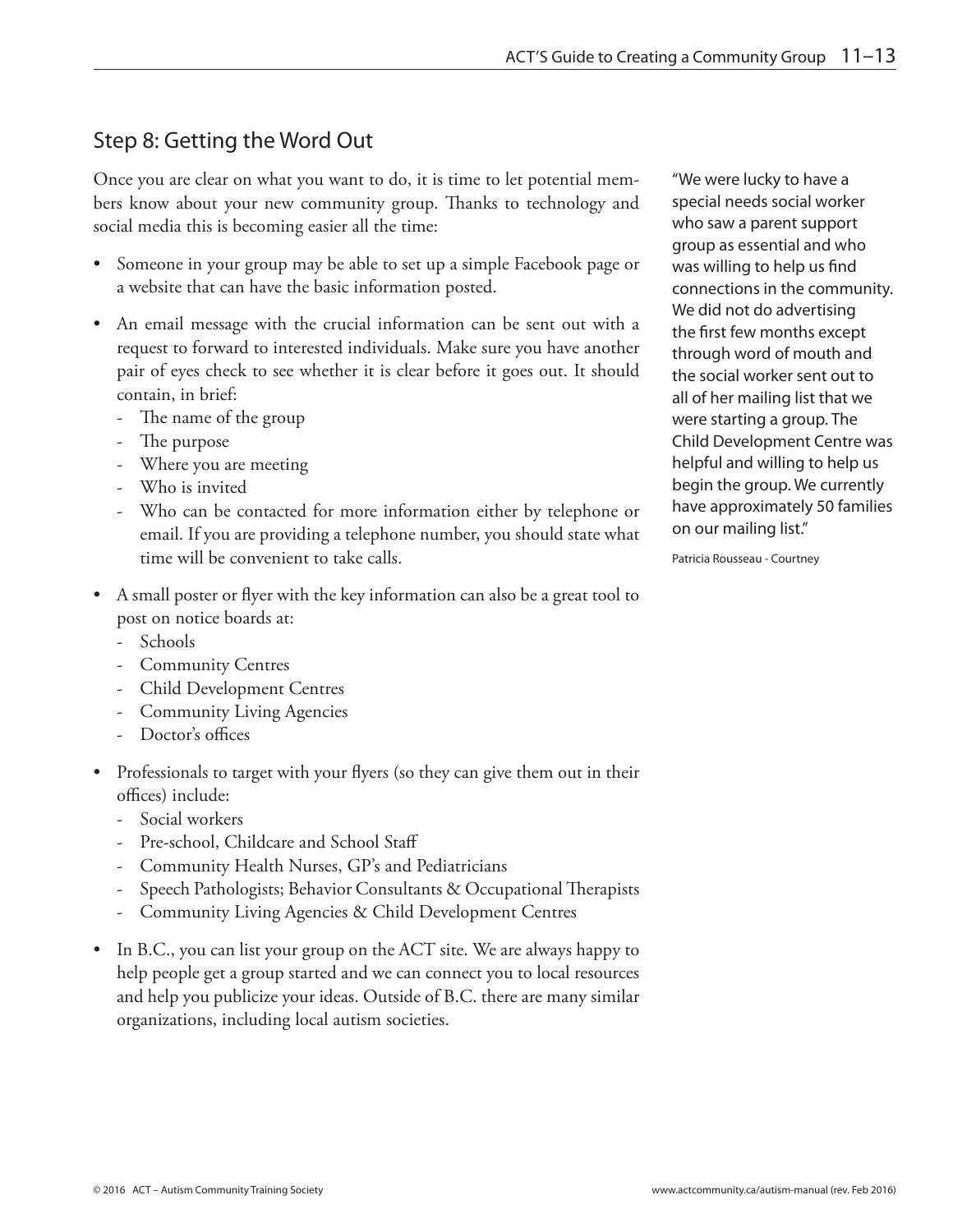"We have a closed/private Facebook group that has been a great place to share information, keep in touch and send out group meeting reminders to parents."

Catrin Webb, Squamish

#### **EXPLORING ALTERNATIVES TO FACE-TO-FACE MEETINGS—ONLINE SUPPORT & NETWORKING**

Most of this chapter has focused on face-to-face support and networking. There is also the world of online support, which many find very helpful, especially if they live in small communities, have difficulties getting to meetings or have a loved one with a condition that is very rare. If you decide to start a group online, many of the general advice in this chapter will apply.

Perhaps one of the most important tips is to set out behavioral guidelines to ensure that all participants will feel respected. In written communication, it can be difficult to understand if people are joking, being ironic, or are simply passionate about their beliefs.

The following free resources may be useful. Most will require some comfort with computer technology and, of course, a reliable Internet connection.

- Facebook ([www.facebook.com\)](www.facebook.com) is a popular social networking tool that many people use already. This can be a good way to maintain communications, but check the privacy guidelines.
- Skype ([www.skype.com\)](www.skype.com) is an online video or audio conferencing system. Meeting in real-time online can be challenging, but also rewarding.

There are many more online resources available that can host online conversations. The important thing is that the online space is accessible to your membership (both financially and technologically) and that you understand the privacy options of that specific online space.

Some people will be active participants: posing and answering questions, encouraging others to share their stories, and actively contributing to the creation of a safe and welcoming environment. Some may wish to browse, listen and take their time before engaging with an online community. All can be respected members.

Some simple community guidelines: be kind, share stuff, say thank you.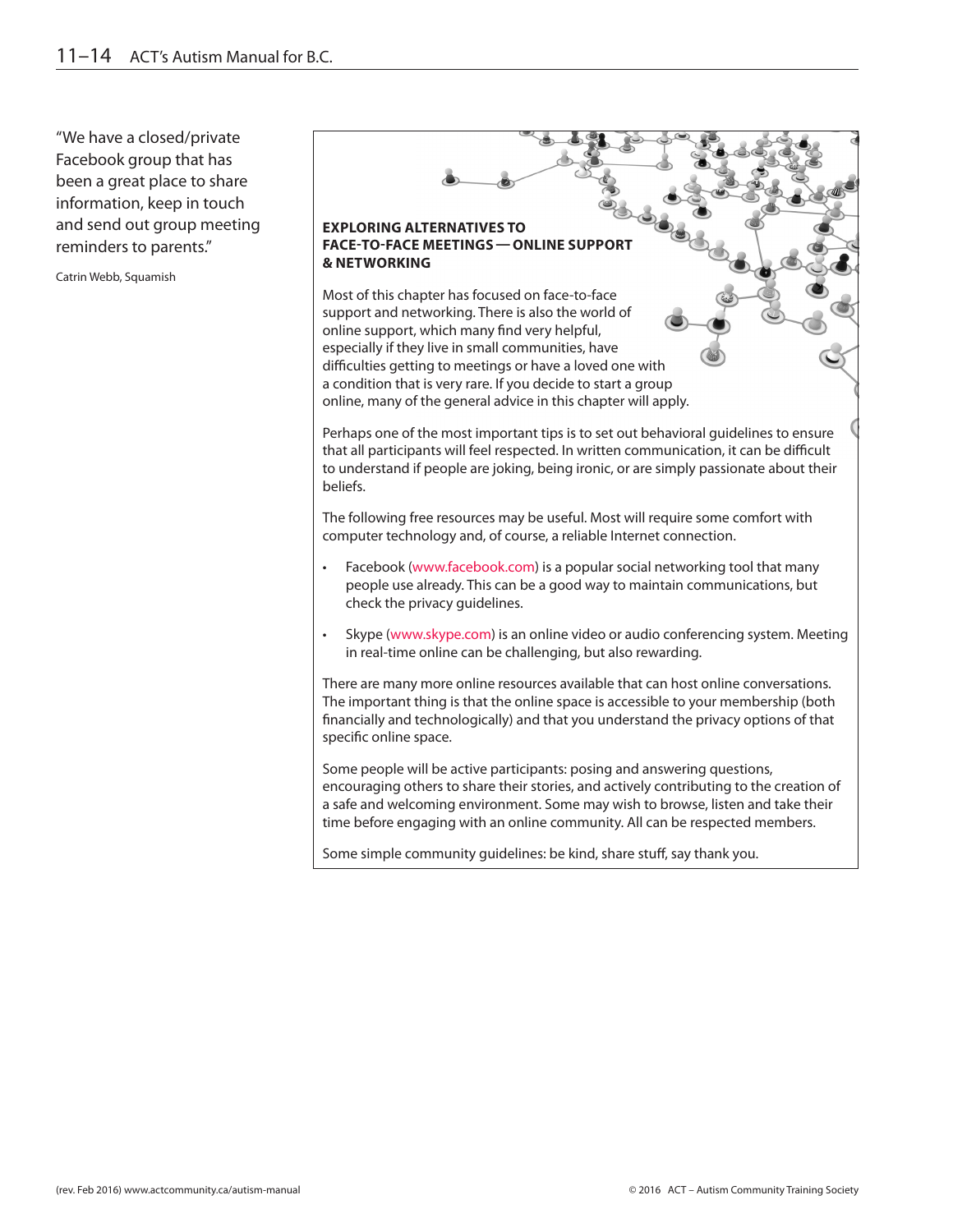### <span id="page-16-0"></span>Step 9: Ongoing Group Leadership

Community groups are typically led by one or more of their own members who take on the responsibility of leadership for a designated period of time—usually a year. Many find the idea of leadership intimidating at first and find it reassuring to share the leadership with another person who acts as a co-chair. It may be that your group is better run through a small committee with each person taking a turn leading the meetings.

One of your group may have had experience through their professional life in facilitating meetings and can help train other members to share this responsibility. Ideally, all members are the source of support and expertise through their shared experiences, not the facilitator.

As the founder or facilitator of a new group, members will naturally look to you for answers and guidance. Be careful not to become "the expert." Redirect questions put to you to the group. Work to pull together the collective wisdom that can be found in mutual-help groups when members share their experiences, resources and insights. It is a great feeling to see members helping one another through the group you have helped to start.

#### **MANAGING DIFFICULT BEHAVIOUR**

It is rare, but if a member of the group is disruptive, the best way to deal with the matter is to remind the group as a whole about the agreed-upon code of behavior. Don't single out any one person. Should the problem behaviour persist, have a private conversation with the person after the meeting. Point out how they can contribute and share in a manner that is within the boundaries set out by the group. It may be that they are unaware that their behaviour is making it difficult for others to participate. They may be in crisis and desperate. You can offer to help them find the right kind of support they need. For example, refer them to ACT to see if there is a family counselor or psychologist available in their community.

#### **A NOTE ON KEEPING IT POSITIVE**

Because raising a child with a disability is so challenging, it is common to find the group focusing on only the negative aspects of their experiences. Too much negativity can turn people off and may mean a drop in membership as people leave the meeting feeling worse than when they came! It is perfectly fine to discuss the downside of experiences, as long as the group can refocus from the negative to positive.